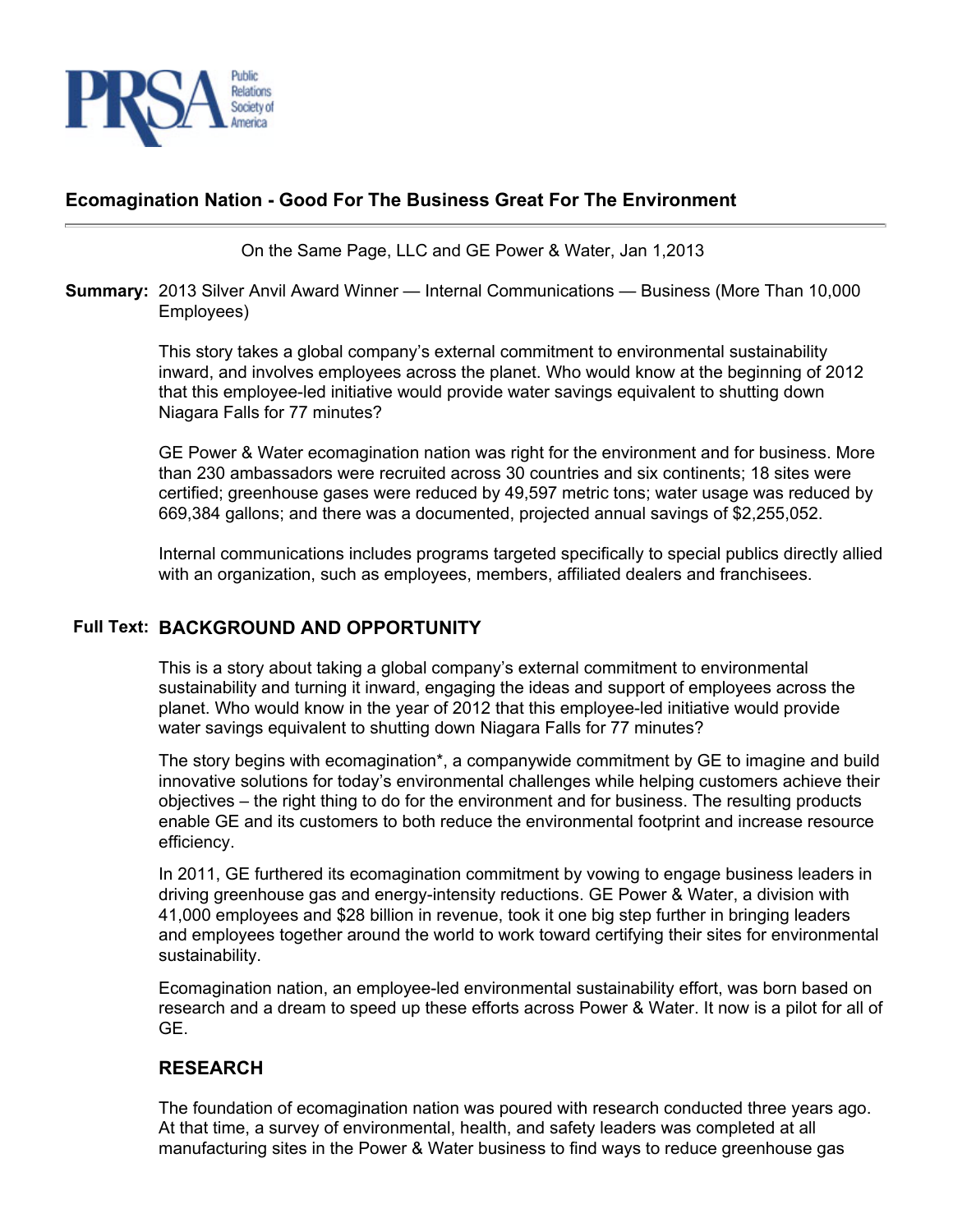emissions. Ultimately, 20 projects were identified by EHS and facilities managers for funding, in line with the spirit of ecomagination. Although there was some success, this process was both rigorous and time consuming. Leaders then started to assess what it would take to expand efforts and engage more Power & Water employees, while also simplifying the process.

To better engage the entire organization, a second survey was developed. This time all Power & Water employees were asked for their ideas to reduce energy, water usage, and greenhouse gas emissions. They responded with more than 500 opportunities. This was a clear indication that broader, employee-driven involvement could make a powerful difference in reshaping sustainability practices at Power & Water sites.

Early in the awareness stage of the launch, employee volunteers who wanted to become ecomagination nation ambassadors and lead the certification process at their sites were asked to provide responses to several statements. Their responses helped shape the tone of communication and messages making them simple and personal. One ambassador's profile demonstrates the point:

*I am an ecomagination nation ambassador because I would like to be part of the solution in the improvement of our environment for our kids.*

*Cleaner energy and water for future generations is important to me because we only have so many resources. I believe we should mind that we are not alone on the planet.*

*I am personally dedicated to protecting the environment because I come from a place that has suffered from deforestation and it makes me incredibly sad to see water streams dry out, animals emigrate, and populations impoverished.*

*My favorite place on earth is the Lacandona Jungle in Chiapas, Mexico.*

### **PLANNING**

*Strategy*: The strategy to drive ecomagination nation was to support sites in achieving certification based on six criteria:

Identify an ambassador, communicate for awareness, implement an energy shutdown plan, conduct two community outreach projects, host an awareness day, and encourage and act on three energy-saving ideas from employees.

*Objectives*:

- Engage and educate Power & Water leaders and employees in reducing energy consumption, water usage and greenhouse gases, while tracking cost reduction.
- Develop a program driven by employee ambassadors to achieve certification at 10 sites in 2012

*Targeted Audiences / Stakeholders*:

- *Power & Water leaders*: President & CEO, corporate ecomagination leader and the EHS leader
- *Power & Water EHS professionals*: A core team of more than 30 subject matter experts who contribute their time, expertise, and insights for supporting sites' certification
- *Human Resources and Communication*s: Two important and influential groups for engaging people
- *Ecomagination nation ambassador*s: Employee volunteers to lead certification locally
- *Power & Water employees*: 41,000 employees to support ambassadors in creating the change necessary in reaching the goals

*Budget*: The total investment in communication to support ecomagination nation was \$63,000.

### **EXECUTION**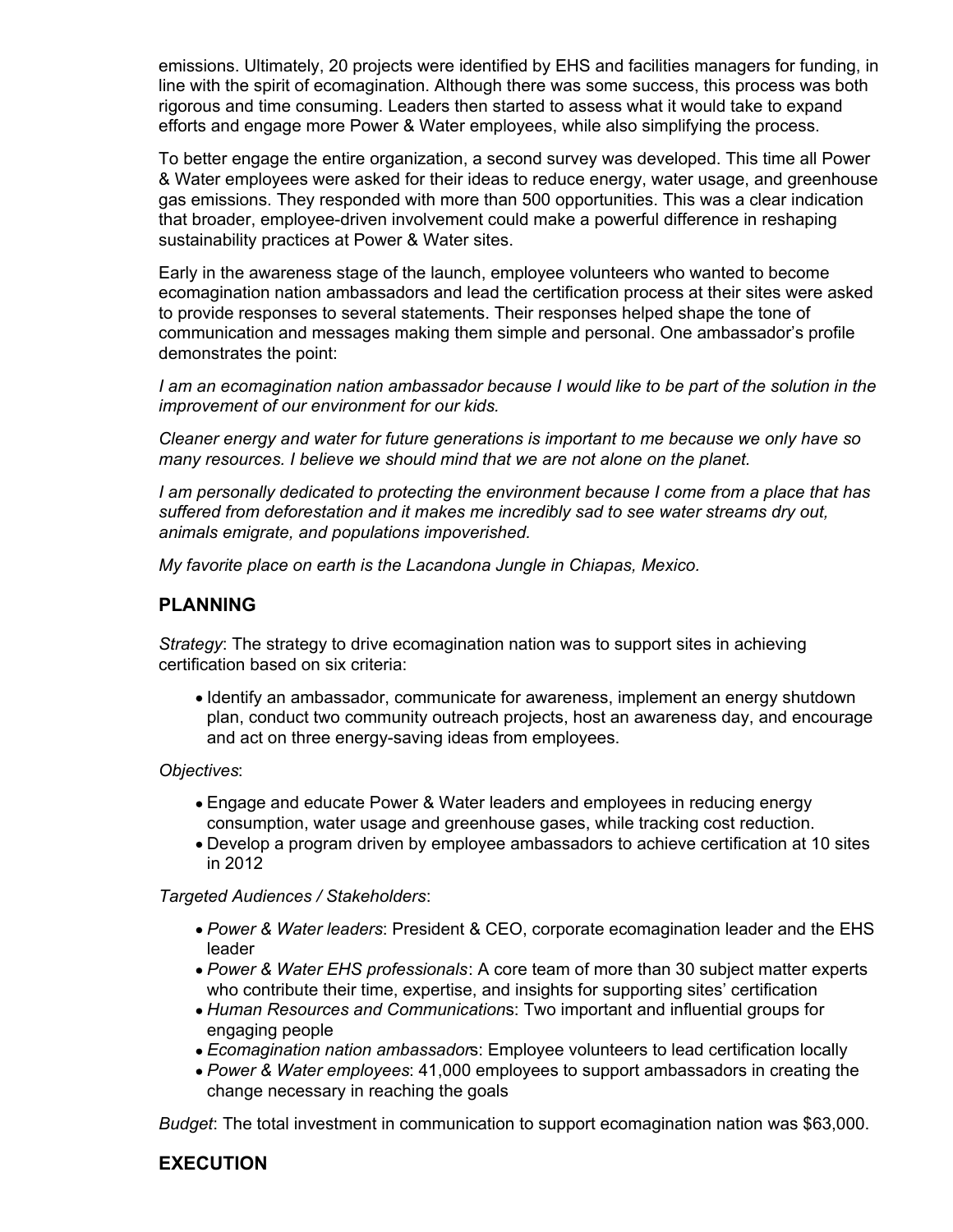Ecomagination nation was launched and came alive in three phases:

- Build awareness of the objectives and recruit ambassadors, Oct. Dec. 2011
- Take action to engage employees to achieve ecomagination nation certification, Jan. Feb. 2012
- Drive for results with a "race for certification," March Dec. 2012

*Awareness*: For a successful launch, **leadership commitment** was essential in the form of videos, letters and web chats. Following the launch messages, the ecomagination nation leader conducted presentations to all of EHS, Human Resources, and business leaders – arming them with **personal expectations, key messages, a description of the ambassador role, an outline of the 2012 criteria, and presentation materials** . At the same time, recruitment of ambassadors started with messages from the ecomagination nation leader, including personal phone calls to the first 25 people who volunteered. A **microsite** was built to house critical information and encourage idea sharing. The microsite contains the mission, site certification criteria, ambassadors' profiles and contact information, presentations, tools, templates for communicating, and opportunities for ordering promotional gear. *In the first 45 days, 98 ambassadors had volunteered*.

*Take action*: The "**race for certificatio**n" was launched at the first ambassador roundtable, which was used to highlight the criteria, review a toolkit to engage employees, and answer questions. Subsequent roundtables highlighted sites that were well along the process so others could learn from their experience. The **certification review process** was finalized, including recruiting a certification review panel comprised of business leaders, EHS experts, Human Resources professionals, and Communications. The third tactic was to build a **virtual hall of fame** on the microsite where certified sites would be showcased, along with the ambassador champions – those employees who went above and beyond the call of duty.

*Drive for results*: In this phase, roundtables continued, and the stage was set for the first "race to certification" on July 16, 2012. This included **preparation guidelines** for both the sites and the certification review panel. The second round of certification was on Dec. 11, 2012. A **celebration toolkit** was created for certified sites. Across all three phases, every available existing channel of communication was used to promote ecomagination nation, the ambassadors, tips, the first sites certified in the "race," and other milestones.

# **EVALUATION**

GE Power & Water ecomagination nation continues to be right for the environment and for the business.

- More than 230 ambassadors were recruited across 30 countries and six continents.
- Eighteen sites were certified, involving 4,745 employees (9.2 percent of all employees).
	- Race one: Five sites across Germany, UAE, and US.
	- Race two: 13 sites across Canada, China, Hungary, India, Mexico, and US. Reduction of greenhouse gases by 49,597 metric tons (est.)
- Water reduction of 669,384 gallons (est.)
- Documented, projected annual savings of \$2,255,052 from the certification process (est.)

What stands out most are the stories ranging from a community outreach program for collecting and disposing of electronic waste in Mexico to installing a single automatic shutdown switch at a German facility that eliminated four hours of energy usage each day and that paid for itself in 10 days. Simple and personal.

\* Trademark of General Electric Company